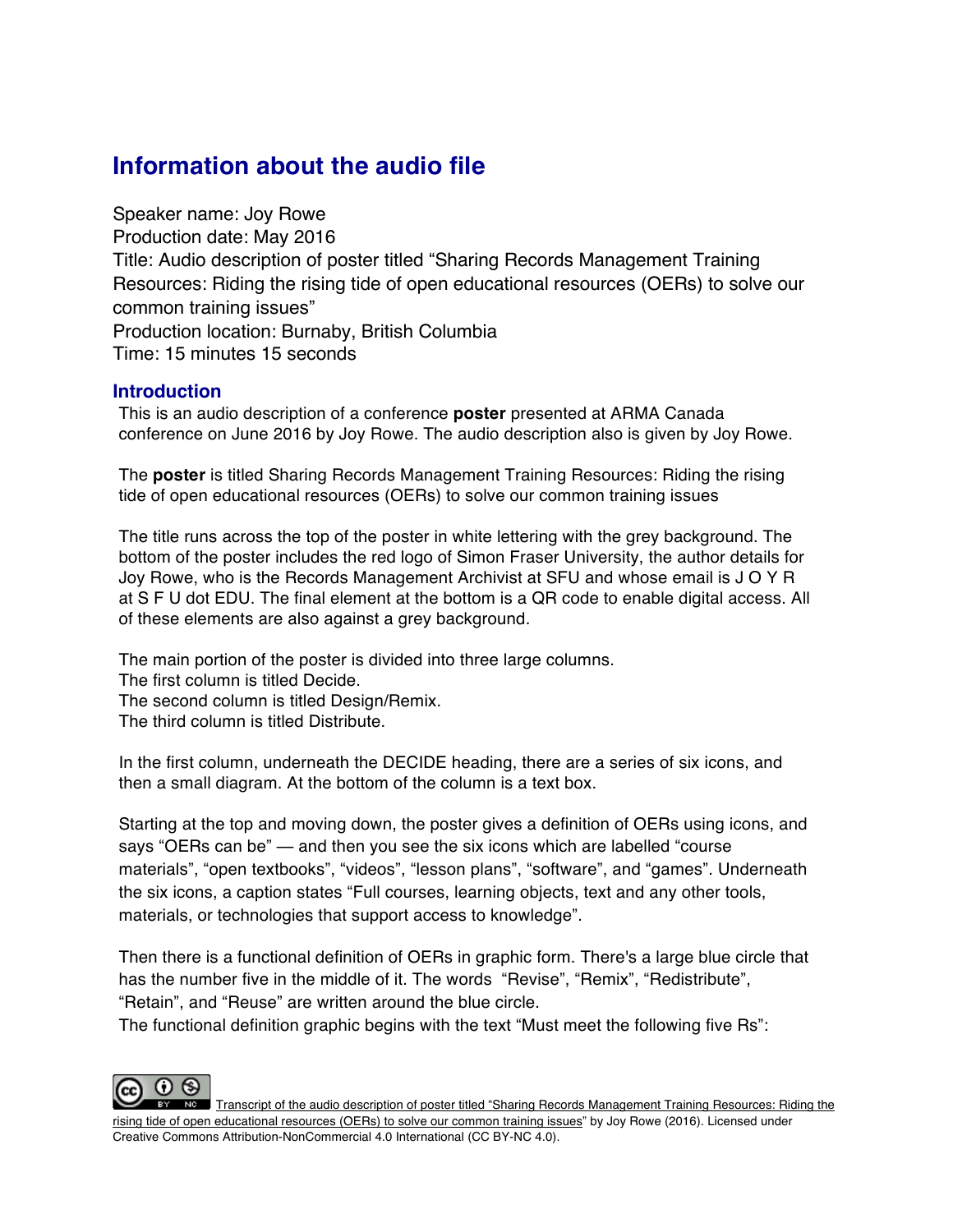Around the blue circle is the following text:

First R: "Revise: content can be adapted, adjusted, modified or altered" Second R: "Remix: the original or revised content can be combined with other content to create something new"

Third R: "Redistribute: copies of the content can be shared with others in its original, revised or remixed form"

Fourth R: "Retain: users have the right to make, archived, and "own" copies of the content" Fifth R: "Reuse: content can be reused in its unaltered form".

The final element in the DECIDE column is a text box. There are two headings. The first heading is "Common training needs". And then this text: "Every organization with a records management program needs to train staff on how to properly manage records. Training ranks at the top of RM concerns for most organizations. For example, see Jin 2016. As a common need across organizations, I propose that we have significant opportunities for collaboration and sharing training resources. Existing supports like open educational resources or OERs and Creative Commons licensing, which are increasingly used in post secondary and distance education, can assist in the goal of increasing RM knowledge across our organizations".

The second heading is "What are OERs?".

And the text reads: "OERs are open educational resources that are freely available for everyone to use and include: games, audio files, graphics, videos, quizzes, lesson plans, textbooks, online courses".

The middle of a poster is the second column titled DESIGN/REMIX. Most of this column is a graphic titled "Design for Impact". The bottom of the column has a text box. Below the text box is the beginning of the References Section.

The graphic titled "Design for Impact" is made up of diamonds, squares and rectangles that are connected with lines. The bottom of the graphic has word "Cost" and indicates that things on the left of the graphic have higher monetary costs while things to the right of the graphic are lower-cost.

Starting from the top, the graphic describes the scope and type of various media and lists four choices: 1) video, 2) audio, 3) photo, and 4) graphics. Under video, the graphic indicates that your first step should be to ask an assessment question: Can the need for media be satisfied by a different approach? For example, can you use audio instead of video? If no, you can decide between whether you want high production or DIY (Do your own) video.

High production video entails the following 5 considerations:

- 1) high time and cost investment,
- 2) longer turn around,
- 3) complicated coordination,
- 4) more likely to have a longer and larger impact and



EY NO Transcript of the audio description of poster titled "Sharing Records Management Training Resources: Riding the rising tide of open educational resources (OERs) to solve our common training issues" by Joy Rowe (2016). Licensed under Creative Commons Attribution-NonCommercial 4.0 International (CC BY-NC 4.0).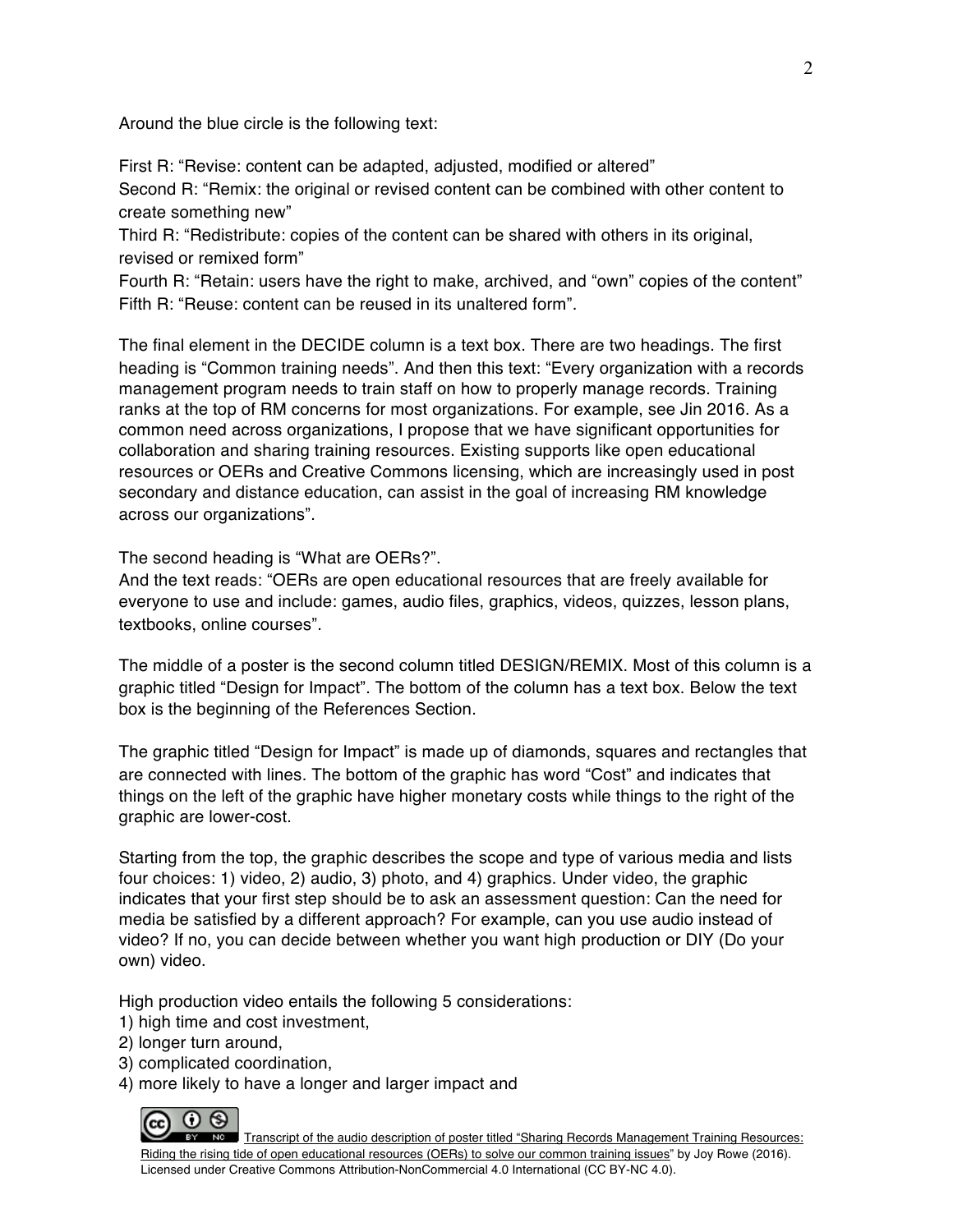5) easier to reuse.

DIY video production entails the following 5 considerations:

1) less time and cost investment,

2) faster turnaround time,

3) more control,

4) may require you to learn a new technology,

5) limited appeal to others - less likely to be reusable.

If you answer yes in the flowchart - that is: yes, your need for media can be satisfied by a different approach than video - then you moved to the second media type which is audio.

If you choose audio, you must then choose your method of recording. You have three choices.

1) Portable audio recorder. If you choose this you must consider the 3 following considerations:

1) What software to create/edit asset will you use?, 2) Good quality, 3) Small learning curve.

Your second audio choice is using a laptop. If you choose this you must consider the two following considerations:

1) What software will you use to record or edit with?, and 2) Will you get a satisfactory quality from using a laptop for audio?

Your third audio choice is using a mobile device. If you choose this you must consider the two following considerations:

1) What software to record and edit with?, and 2) Will you get a satisfactory quality with a mobile device for audio?

Your third media option is to use photos. You have two choices. The first choice is to hire a photographer. Considerations include slower turnaround time and higher cost.

The second choice is to use your own camera. Considerations include learning a software, possibly.

Your fourth media option is to use graphics. You have two choices. You can create your own graphics. Considerations here include drawing graphics or scanning graphics or creating them in Photoshop. Consider that this may require you to learn a software.

Your second option is to source graphics from the web. This is the last option given on the graphic and is indicated as the lowest cost option.

At the bottom of the DESIGN/REMIX column is a text box that has the heading "How do you use OERs"?

The text reads: "Start by looking at OERs that are already available and adapt them to your needs. If you find none, design your own OERs that others can alter. Considerations like

EY NO Transcript of the audio description of poster titled "Sharing Records Management Training Resources: Riding the rising tide of open educational resources (OERs) to solve our common training issues" by Joy Rowe (2016). Licensed under Creative Commons Attribution-NonCommercial 4.0 International (CC BY-NC 4.0). intended audience, content, longevity of the content, delivery and distribution plans, and<br>  $\bigodot$   $\bigodot$   $\bigodot$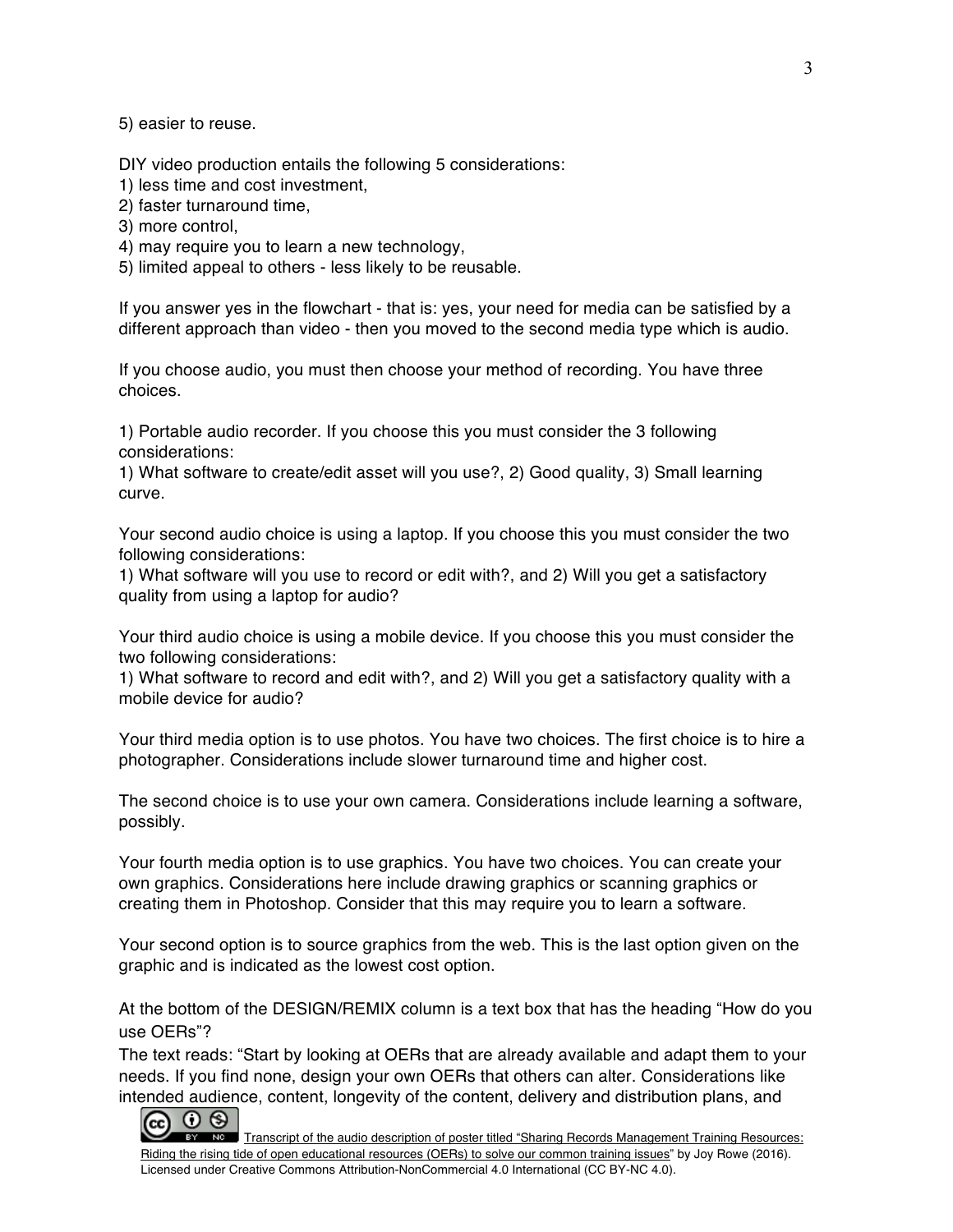media durability will impact the design of the tool and may increase or decrease its likelihood of being reused by other institutions for their own work. See the Design for Impact model above for help."

Below this text box is the beginning of the References Section which I'll describe at the end of this audio file in order to keep all the references together.

The third and final column of the poster is titled DISTRIBUTE. There are three sections, including two groups of icons with text and a text box, followed by the rest of the references.

At the top of the column titled DISTRIBUTE, it says "Search and Contribute to OER repositories". There are icons and web addresses for four OER repositories: OER Commons, Wisc-Online.com [spelled out], Jorum in the UK ["Jorum" spelled out], and Summit at SFU.

Below this is a section titled "Reuse Existing RM OERs". There are icons for audio, graphics, and games, with links to access existing OERs on records management topics. In the audio format, there are three examples, including "What is a University Record?", "How to read a retention schedule", and "How to name digital files". To access these OERs, go to the web address: **http://summit.sfu.ca/author/169** [spelled out]

In the graphic format, there are three examples, including "What should I keep?", "Naming conventions", and "Minimum metadata requirements". To access these OERs, go to the web address: **http://summit.sfu.ca/author/169** [spelled out]

In the game format, there are two examples, titled "Introduction to Records Management: Types of Records" and "Applying ARMA rules to business filing". To access these OERs, go to the web address: **http://wisc-online.com** [spelled out] **and search on term** "**records**"**.**

Beneath the graphics, there is a text box with the heading "How do you find or share OERs?".

And the text says: "Find RM training resources on Wisc-Online, OER Commons, or SFU Summit including several audio and graphic OERs created by SFU Archives and Records Management Program. OERs are often, but not always, explicitly licensed under an open license to facilitate easy sharing and reuse, such as Creative Commons licenses. Apply an open license to your own training resource, and contribute it to an OER repository."

Finally, there is the References Section. There are two references.

Creative Commons. 2015. "What is OER", available at:

https://wiki.creativecommons.org/wiki/What\_is\_OER%3F (accessed 31st July 2015). Jin [spelled out], S. 2016. "Records Management in Canadian Universities: A Sabbatical Report". Queen's University Archives.

And the following Creative Commons resources were used in the poster including: